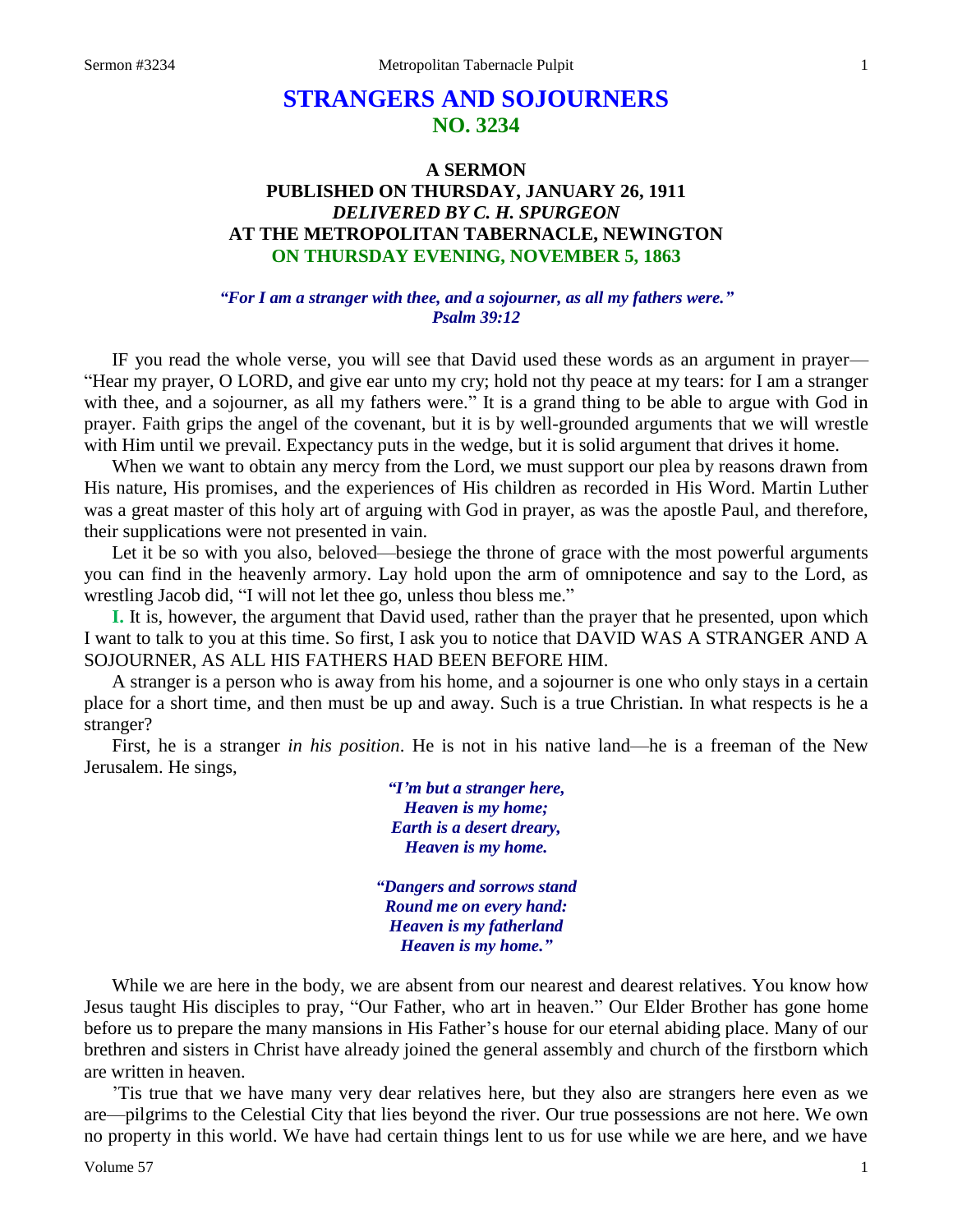to give an account of how we use them, but we must leave them all behind us when we go home. We brought nothing into this world and we can carry nothing out of it.

Our inheritance is above—an inheritance which is undefiled, and that fades not away—which we are to share with Christ, for we are joint-heirs of it with Him. Our treasure is where our heart is and both are now before the throne of God on high in the keeping of Christ—unto whom we have committed them until that day when we shall be with Him where He is and shall behold His glory. "Here have we no continuing city, but we seek one to come."

I know that there are tender associations connected with our earthly homes and loved ones, yet how often are the ashes of our family hearth quenched by the tears of grief while the black pall of mourning hangs over those who have been taken from us? Ah, no! this is not our home. Our native land, our true country is in the heavenly highlands where Jesus dwells, and we long for the time when He shall say to us, "Come up hither." Then, but not till then, shall we be at home with the Lord.

Next, we are strangers, not only in position, but *in character*. When an Englishman crosses over to France, he is quickly recognized as a stranger and a foreigner, and a true Christian is not in any place long before it is discovered that he is of a different nationality from those by whom he is surrounded. His pedigree is not the same as that of worldlings—they are of their father the devil, and his works do they do, but he has been "born again, not of corruptible seed, but of incorruptible, by the word of God, which liveth and abideth for ever."

God is now his Father, for He has "begotten him again unto a lively hope by the resurrection of Jesus Christ from the dead." His manners, too, as well as his pedigree, are not like those of worldlings. If an Englishman goes to the Continent, and tries to pass himself off as a German or a Frenchman, he is soon detected. And in a similar fashion, a true Christian reveals the fact that he is an alien in this world—his ways and manners and customs are not those of the men of the world who have their portion in this life.

He has obeyed that great apostolic command, "Be not conformed to this world: but be ye transformed by the renewing of your mind." There is also something in a Christian's speech which shows that he is a stranger in this world, he has a peculiar accent which the worldling cannot imitate. Even when a Christian speaks wrongly, he is speedily detected. Peter denied with an oath that he even knew Jesus of Nazareth, but those that stood by were not deceived by his swearing, for they said to him, "Surely thou also art one of them; for thy speech betrayeth thee."

The reason of all this is because there is an essential difference between the nature of a Christian and the nature of a worldling—the worldling is of the earth, earthy. But the Christian is no longer a mere natural man, for he has had a higher and spiritual nature imparted to him. Indeed, he has been made a partaker of the divine nature.

The worldling seeks the things of the world, but the spiritual man seeks the things of the Spirit. That which came down from heaven returns back to heaven, and just as fire seeks the sun, the great central source of light and heat, so the new spirit within the Christian seeks God, and Christ, and the Holy Spirit, and things eternal, heavenly, and divine.

I say again that there is an essential difference between the nature of a Christian and the nature of a worldling—you cannot make a true Christian into a worldling and you cannot make a worldling into a Christian. A natural man must be born again before he can become a Christian, and then he will not be the same man that he was before, but a new creature in Christ Jesus.

Further, being strangers in this world, *we must expect to be treated as strangers by the world.*  Worldlings cannot understand us, just as the people in a foreign country cannot understand an Englishman who can only speak his native language. He is a stranger in a strange land and so is a Christian in this world.

When the Lord Jesus Christ was upon this earth, the great mass of the people could not comprehend Him—He was a stranger in the very world which He had made, and the world knows us not because it knew Him not—and the more we are like Him, the less will the world to able to comprehend us. The carnal mind knows not the things of the Spirit "because they are spiritually discerned." We must not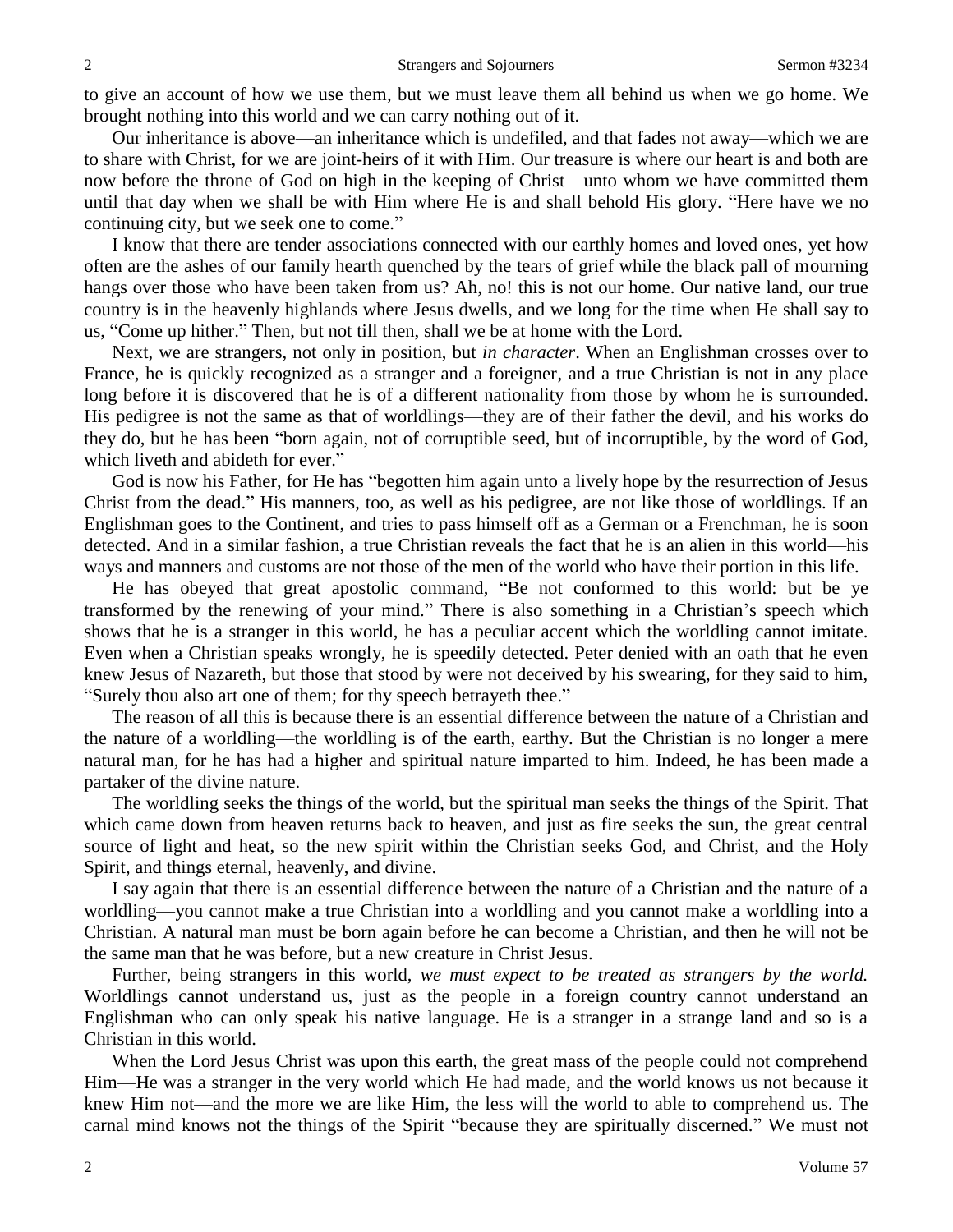marvel, therefore, beloved, if our motives are misconstrued, and our words wrested and twisted—and we are slandered and abused. We are like the pilgrims passing through Vanity Fair—and if we did not receive such treatment as they received, we might begin to suspect that we had become like the citizens of that country and were no longer pilgrims bound to Zion's city bound.

Further, *we are in our hearts strangers to the world.* Wherever a true Englishman wanders, his heart always turns towards his native land and he says—

## *"England with all your faults, I love thee still;"—*

and when once again he sees the hoary cliffs of old Albion, his heart leaps within him, for he is glad to be back in the dear homeland. I have traveled through many lands and I can appreciate their beauties, but after all, "there's no place like home."

So is it with the Christian. He has various interests and occupations here, and he seeks to be a blessing in the land where he is for a while a sojourner, but his heart is with Christ in heaven—and he can never be fully satisfied until he is there, too. An Englishman abroad is often hard to please. He thinks, sometimes very foolishly, that there is nothing as good as what he has in his fair island home, and a Christian *knows* that heavenly things are infinitely preferable to the things of earth. He has long since learned that there is nothing here to satisfy his immortal spirit, and his heart is always anticipating the time when he shall be at home with his Lord and find in Him all that his capacious soul can wish.

Certainly, brethren and sisters in Christ, *we ought to be strangers to the world in our conversation*. When we are in a foreign country, we are very cautious where we go, for we do not feel as safe as when we are in our own land, where we can ask our way and easily understand the directions given to us. When we try to bargain with the foreigners, we are not certain whether they are cheating us and certainly, the Christian in this world has many who are attempting to cheat him—not merely for time, but for eternity, too. That arch-rogue, the devil, is plotting against him every day, and all Satan's legions are constantly seeking to rob him of his holiness or of his peace of mind—or in some way or other to lead him astray.

So be on your guard, Christian, as you journey through this foreign land. You are in an enemy's country, a foe may be lurking behind every hedge, a fiery dart may be shot at you from every bush. Keep your sword unsheathed, ever have ready for use that two-edged "sword of the Spirit which is the word of God," and hold as with a death-grip the great "shield of faith, wherewith you shall be able to quench all the fiery darts of the wicked."

The great adversary of your soul will attack you just at the moment when you think yourself most secure, so "be sober, be vigilant"—ever obey your Master's command—"What I say unto you I say unto all, Watch." Strangers in a foreign land should have their wits on the alert and Christians in this world should have their graces in active exercise. If they do not, they will bitterly regret their folly and sin.

Yet further, *we are strangers as to our supplies*. When we go on the Continent, we do not expect the people living there—the hotel-keepers, shop-keepers, and so on, to pay the cost of our traveling, board and lodging, and to buy for us anything that takes our fancy. No, we take with us as much money as we think we shall need, or drafts that we can cash at a foreign bank. And if we find that we have not sufficient, we send to England for more, for we are absolutely dependent upon our home supplies.

Just so is it in spiritual matters with the Christian—he knows that he must not look for a single lump of coal from earth's mines to keep alight the fire of his piety, but he must depend upon God for everything. Like the Israelites, he is in a waste howling wilderness that can yield him no supplies of corn—and his bread must drop from heaven day by day, or he will starve. He is in an desert unwatered by any river where he can quench his thirst, and all he has to drink must flow from the riven rock, Christ Jesus. Everything he has must come directly from his God. His eyes must always be lifted up to the hills, from whence comes his help—his help comes from the Lord, who made the heavens and the earth.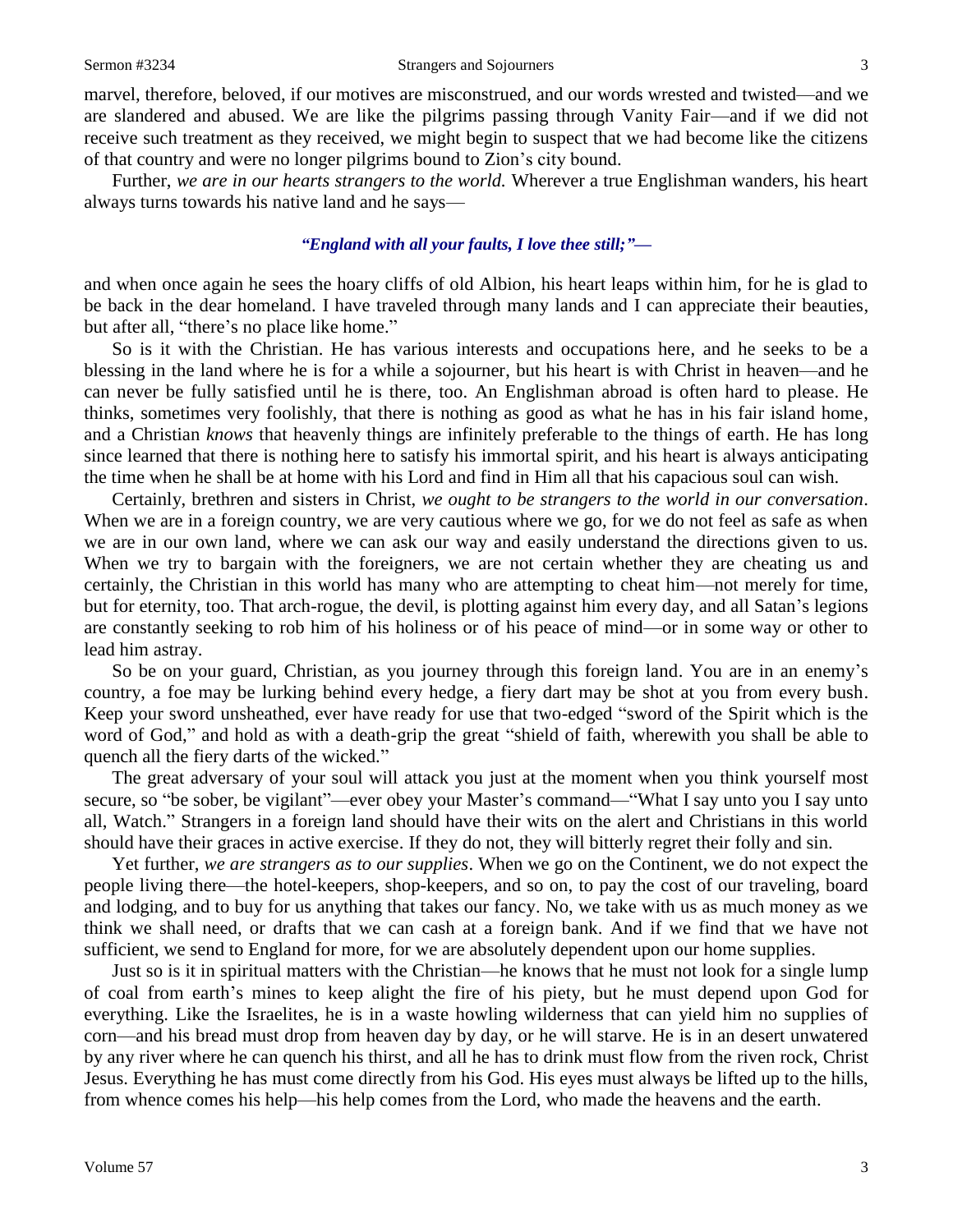And to close this part of the subject, *the Christian is a stranger as to the short duration of his sojourn in this world.* Thank God, we are not to be here long. Though the days of our pilgrimage should be seventy, or eighty, or even ninety years, how swiftly they come to an end! No weaver's shuttle flies so fast as does the life of man—and the Christian who dies the soonest is all the earlier in heaven. The worker for Christ who gets his service finished first, receives his reward the sooner. [It is remarkable that this Sermon, taken in the regular order of the unpublished manuscripts, should be first available for reading on the last Sabbath in January, *just nineteen years after Mr. Spurgeon's home-going at Mentone, a little before midnight on January 31st, 1892*, at the age of fifty-seven. The Sermon intended for reading *that* day, #2241, A Stanza of Deliverance, was the second of the only two which the beloved preacher had been able to revise during his last long illness. The other one was #2237, Gratitude For Deliverance From The Grave]

Instead of dreading Death, and bidding him depart from us, we might rather beckon him to come for us. Come quickly, blessed messenger, to summon us to the presence of the King! Come, chariot of fire and horses of fire, and take the servant of the Lord to be forever with his gracious Master and Savior! Of course, I am saying all this in complete subservience to the will of God. He knows the best time and way to end our earthly service, and after all, it matters not when and how we go home to heaven. And if we "are alive and remain unto the coming of the Lord," we "shall not prevent (or have any preference over) them which are asleep. For the Lord himself shall descend from heaven with a shout, with the voice of the archangel, and with the trump of God: and the dead in Christ shall rise first; then we which are alive and remain shall be caught up together with them in the clouds, to meet the Lord in the air, and so shall we ever be with the Lord. Wherefore comfort one another with these words."

**II.** Now, secondly, notice that DAVID WAS A STRANGER WITH GOD—and so is the true Christian. The worldling is a stranger *to* God, but the true believer in Jesus is a stranger *with* God—and there is an eternal difference between the two.

What is the meaning of the sentence, "I am a stranger with thee"? I think it means, first, that *although we are strangers in the world, we are constantly under God's eye and care*. "The eyes of the Lord are upon the righteous and His ears are open unto their cry." Beloved, you are always under *God's discerning eye.* He searches you, and tries you, and sees if there is any wicked way in you—and leads you in the way everlasting.

You are all constantly under *God's protecting eye*. You know what He said of old concerning His vineyard—"I the LORD do keep it; I will water it every moment: lest any hurt it, I will keep it night and day." Further, you are continually under *God's directing eye—*"I will guide thee with mine eye." You are also ever under *God's pitying eye*. "Like as a father pitieth his children, so the LORD pitieth them that fear him."

You are, too, never absent from *God's providing eye*. One of the Lord's most precious names is JEHOVAH-Jireh, which means, "The Lord will see or provide." And you are perpetually under *God's delighting eye*. He says to you, "Thou shalt no more be termed Forsaken; neither shall thy land any more be termed Desolate: but thou shalt be called Hephzi-bah, and thy land Beulah, for the LORD delighteth in thee, and thy land shall be married."

Further, that sentence means that, *although we are strangers in the world, we enjoy peculiar fellowship with God.* The apostle John says, "Truly our fellowship is with the Father, and with his Son Jesus Christ." We are not strangers *to* God, for, like Enoch, we walk with God in hallowed and intimate union and communion. He has told us some of His greatest secrets, for "the secret of the LORD is with them that fear him; and he will show them his covenant."

He has given us the high privilege of dwelling in the secret place of the Most High and abiding under the shadow of the Almighty. He has brought us into His banqueting house and His banner over us has been love. And we have had such rapturous fellowship with Him that we understand what Paul meant when he said that he was "caught up into paradise, and heard unspeakable words, which it is not lawful for a man to utter."

The sentence "I am a stranger with thee," also means that, *although we are strangers in the world, God is a stranger too*. It is passing strange, yet is it strangely true, that God is a stranger in His own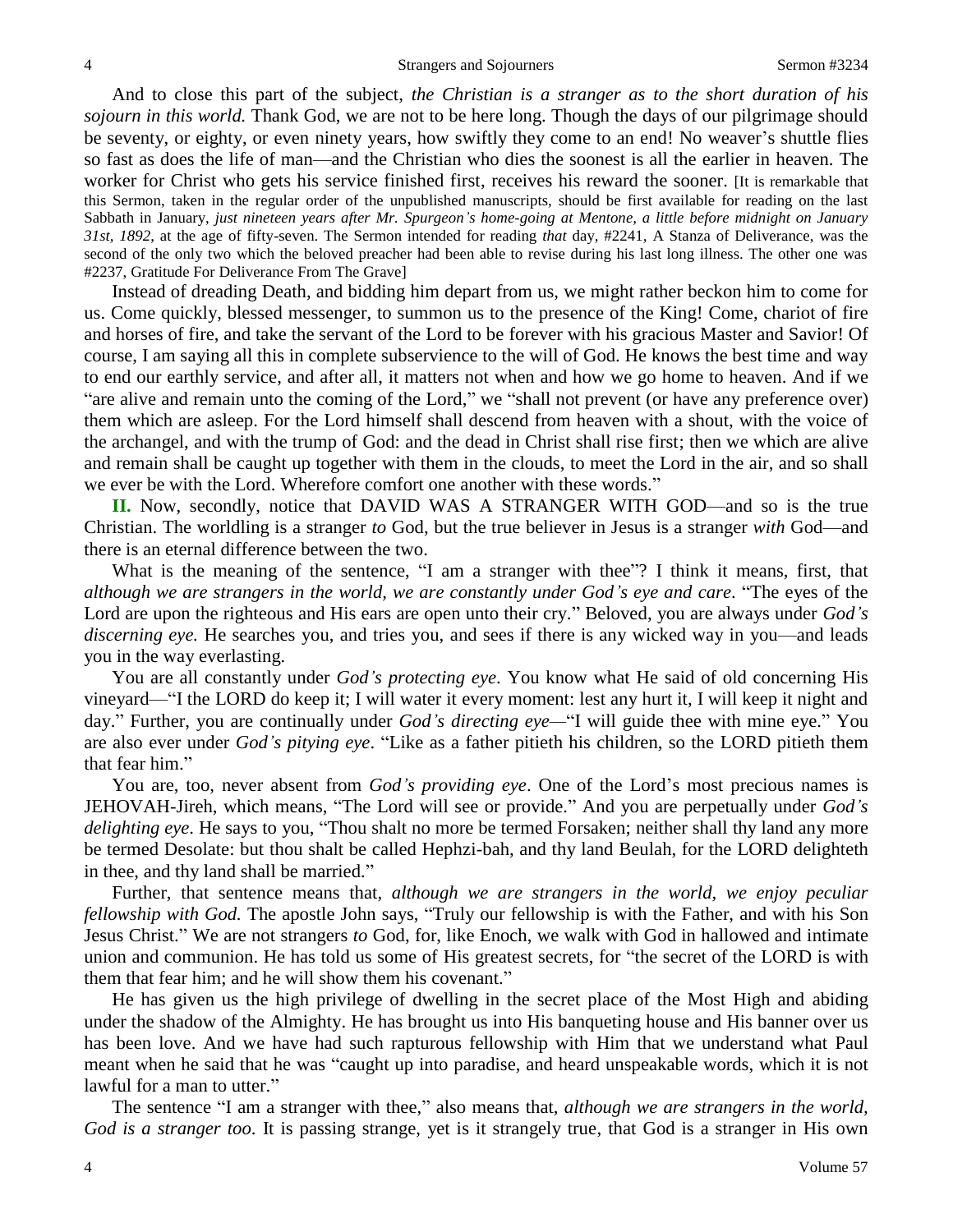world. Here is His handiwork all around us, most fair and beautiful, yet the fool says in his heart, "There is no God," and proves himself to be a fool by saying it. Here are signs on every hand of the working of God's gracious providence—mysterious but wondrously wise—yet worldlings cannot see any traces of the finger or mind or heart of God, for He is a stranger to them. And as God is a stranger here, we need not marvel that we, who are His children, are also strangers on the earth—

> *"Behold what wondrous grace The Father hath bestowed On sinners of a mortal race, To call them sons of God!*

*"'Tis no surprising thing That we should be unknown: The Jewish world knew not their King, God's everlasting Son."*

I think I see my gracious Lord and Master wandering through this world as a stranger, "despised and rejected of men; a man of sorrows, and acquainted with grief—spit upon, scourged, hounded out from among men, and at last crucified "without the gate." Then, when we "go forth unto him without the camp, bearing his reproach," we are strangers with Him and what higher honor than that can any of us ever desire? "The disciple is not above his master, nor the servant above his lord. It is enough for the disciple that he be as his master, and the servant as his lord."

There is another thought that I must not leave out. It is this. *Though we are strangers in the world, we are with Christ all the while.* Where is the true Christian's life? Paul answers the question in writing to the Colossians—"If ye then be risen with Christ, seek those things which are above, where Christ sitteth on the right hand of God. Set your affection on things above, not on things on the earth. For ye are dead, and your life is hid with Christ in God. When Christ, who is our life, shall appear, then shall ye also appear with him in glory."

Christ is the Christian's All-in-All, so what can there be belonging to the Christian that is left here on earth? Why, nothing at all that need trouble us for a moment, for "God, who is rich in mercy, for his great love wherewith he loved us, even when we were dead in sins, hath quickened us together with Christ, (by grace ye are saved) and hath raised us up together, and made us sit together in heavenly places in Christ Jesus." Representatively, we are in heaven even now*—*and where our Head is, there will all the members of His mystical body be gathered in due time.

**III.** Now, lastly, IF WE ARE STRANGERS AND SOJOURNERS HERE, WHAT THEN?

First, *it is clear that we must have a home somewhere*. "Foxes have holes, and birds of the air have nests," and shall the immortal spirit of man have no home? God forbid! We could not be called strangers and sojourners unless we had a native land somewhere. A man who is an alien in one country is a citizen of another, so we, who are strangers and sojourners here, are citizens of a better country, even a heavenly.—

> *"There is a happy land, Far, far away,"—*

which is my true home, and there, in God's good time, I know that I shall be—

*"No more a stranger or a guest, But like a child at home."*

Do you think God would make us so dissatisfied with this world if He did not mean to satisfy us with another and a better one? Surely not. The very fact that we are strangers and sojourners upon the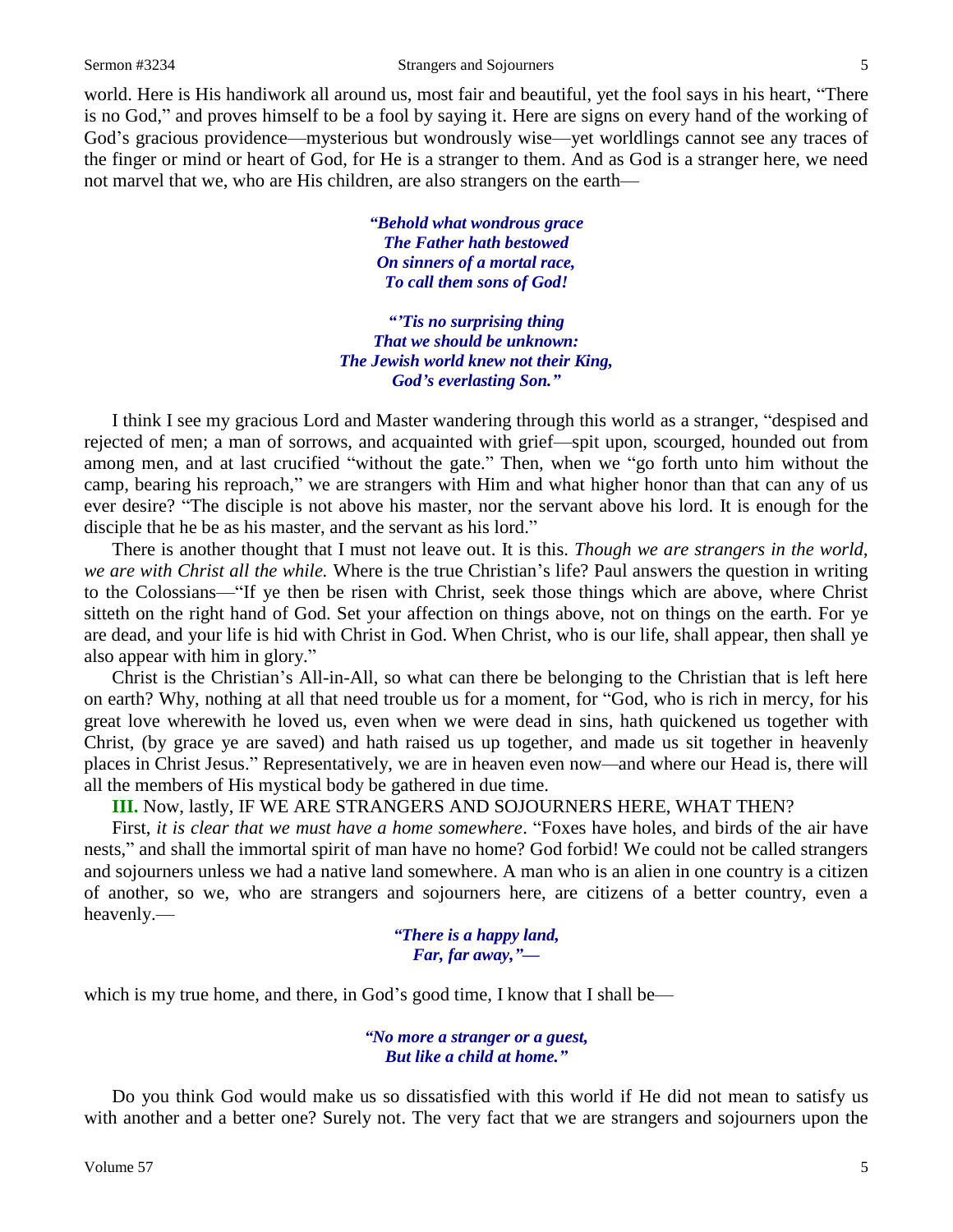earth proves that we have a country of our own that is very different from this wilderness-world through which we are passing.

This being the case, *it is not surprising that we sometimes long to get home*. We ought not to long for heaven from any lazy motives. A good workman may be so tired with heavy toil that he eagerly looks forward to Saturday night so that he may enjoy his Sabbath rest and renew his strength for fresh service on the morrow.

And you and I, beloved, though we are not tired *of* our Master's work, are often tired *in* it, and we shall be glad when our rest day comes. Thank God, it is not to be six days' work, and then one day's rest, but it is to be a rest that shall know no end—a rest in untiring service. "There remaineth therefore a rest (a *Sabbatismos*, an eternal keeping of Sabbath) to the people of God."

I said that it is not surprising that we sometimes long to get home. You would not think that a boy loved his home if he never longed for the holidays to come. I recollect that, when I was at boardingschool, I made an Almanac with a square for every day and I blotted out each one as it went by—and sometimes I blotted it out the night before so that I might seem to have fewer days at school. And Christian, you, also, may rejoice as the days of your school training here pass, for, as each one flits by, you are "a day's march nearer home."—

> *"Though in a foreign land We are not far from home; And nearer to our home above We every moment come."*

Do you not also think, dear friends, that *the fact that we are strangers here should make us treat one another well?* And surely, if the worldling knew Christians better, he would treat them better. They are strangers to you, man, but they are God's strangers. They are royal personages *incognito*, princes of the blood imperial travelling through this world to their wondrous palaces above.

But let us who are fellow-pilgrims and strangers help one another all we can. If you are in Switzerland or up the Rhine, and have got into some difficulty or trouble, if you see an Englishman coming, you feel pretty sure that your fellow-countryman will do what he can to help you. It should be so with Christians.

We are strangers in this world, so let us aid one another all we can. We are soldiers in an enemy's country, so back to back and shoulder to shoulder let us face the foes that are all around us. Though we are strangers to the world, we are not strangers to God, so let us not be strangers to one another, but let us be of one heart and mind, walking in love, even as Christ loved us and gave Himself for us.

Then, next, *surely we ought never to envy the lot of sinners*. I never grudge horses their corn or the swine their husks and hog-wash, then why should I envy sinners? I remember David's words, "Fret not thyself because of evildoers, neither be thou envious against the workers of iniquity. For they shall soon be cut down like the grass, and wither as the green herb."

When a friend once gave Martin Luther a large sum of money, he stood at the church door and gave it all away to the poor, because he said that he had made up his mind to have his portion in the next world and not in this. There is nothing in the sinner's lot, either here or hereafter, that you and I have any cause to envy.

And *let us never murmur at our own lot.*

*"The road may be rough, but it cannot be long; So let's smooth it with hope, and cheer it with song."*

There are you, my poor brother or sister, fretting about what you will do in six months' time, worrying about the rent, the fire, the food, the clothing, and I know not what. Yet, it may be that before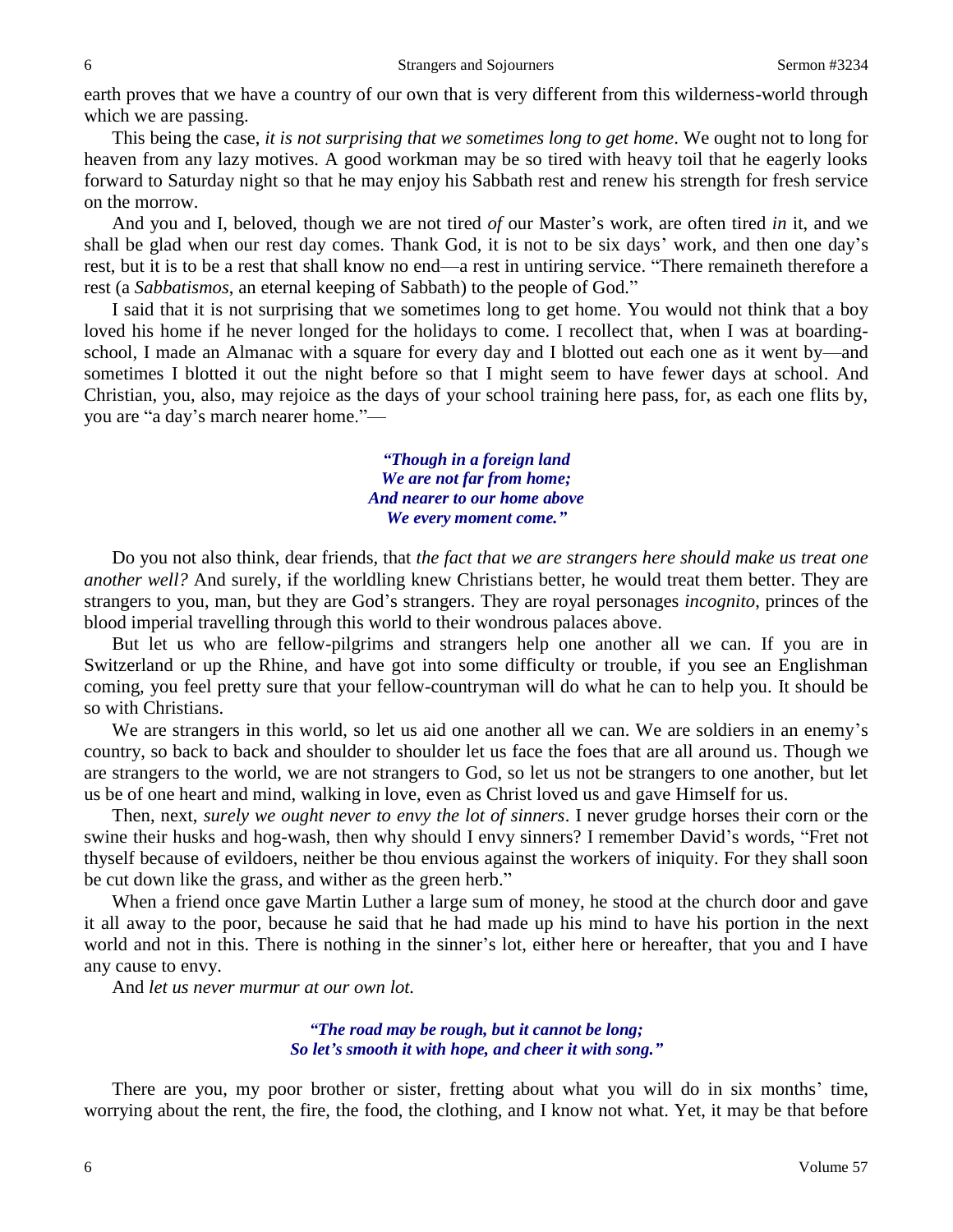even this year ends, your head may be wearing the crown and your fingers sweeping the golden harp strings, and you yourself,—

## *"Far from this world of grief and sin, With God eternally shut in."*

And if you are still here for a while, the Lord will provide for you—so cast all your care upon Him who cares for you.

So, lastly, *what an easy thing it should be for a Christian to die!* He is a stranger with God even here, but he will be with God, and not as a stranger up there. He has been with God in life, and God will be with him in death.

> *"Strangers into life we come, And dying is but going home."*

But going home is not hard work, going home is not a thing to be dreaded—rather should we sing in joyous anticipation of it, as so many of our dear brethren and sisters have done when they have actually reached the hour of their home-going.

Yet, alas! there are some here who may well dread *their* home-going, for they are strangers *to* God, "aliens from the commonwealth of Israel, and strangers from the covenants of promise, having no hope, and without God in the world." O soul, if that is your condition, do not remain a stranger to God a moment longer! Repent of your sin and trust God to forgive it for Jesus sake. "Believe on the Lord Jesus Christ, and thou shalt be saved." And then, though you will be a stranger here, you will not be stranger up there where He is. God bless you, for Christ's sake! Amen.

## **EXPOSITION BY C. H. SPURGEON**

#### *PSALM 39*

This Psalm gives a description of David's experience and conduct when stretched upon a sickbed. He appears to have felt impatience working within him, which I am sorry to say is a very common disease with most of us when God's hand is heavy upon us. Yet David struggled against his impatience. Though he felt it, he would not show it, lest he should thereby open the mouths of his enemies and cause them to speak evil of his God. Let us imitate his restraint if we resemble him in the temptation to impatience.

#### **Verse 1.** *I said, I will take heed to my ways, that I sin not with my tongue:*

This government of the tongue is a most important part of our ways. It is a very essential part of holy discipline, yet we have heard of one saint who said that he had lived for seventy years and had tried to control his tongue, but that he had only begun to understand the art when he died. David said, "I will take heed to my ways, that I sin not with my tongue;"

#### **1.** *I will keep my mouth with a bridle, while the wicked are before me.*

They have such quick ears and they are so ready to misinterpret and misrepresent our words—and if they can find one word awry, they will straightway preach a long sermon over it, so let us muzzle our mouths while they are near. The ill words of Christians often make texts for sinners, and thus God is blasphemed out of the mouths of His own beloved children. Let it not be so with any of you, beloved.

**2.** *I was dumb with silence, I held my peace, even from good; and my sorrow was stirred.* 

We all know that unless our grief can find expression, it swells and grows till our heart is ready to break. We have heard of a wise physician who bade a man in great trouble weep as much as ever he could. "Do not restrain your grief," he said, "but let it all out." He felt that only in that way would the poor sufferer's heart be kept from breaking. David determined that before the wicked, he would have nothing at all to say, and though his griefs were surging within him, yet for a time he kept them from bursting out.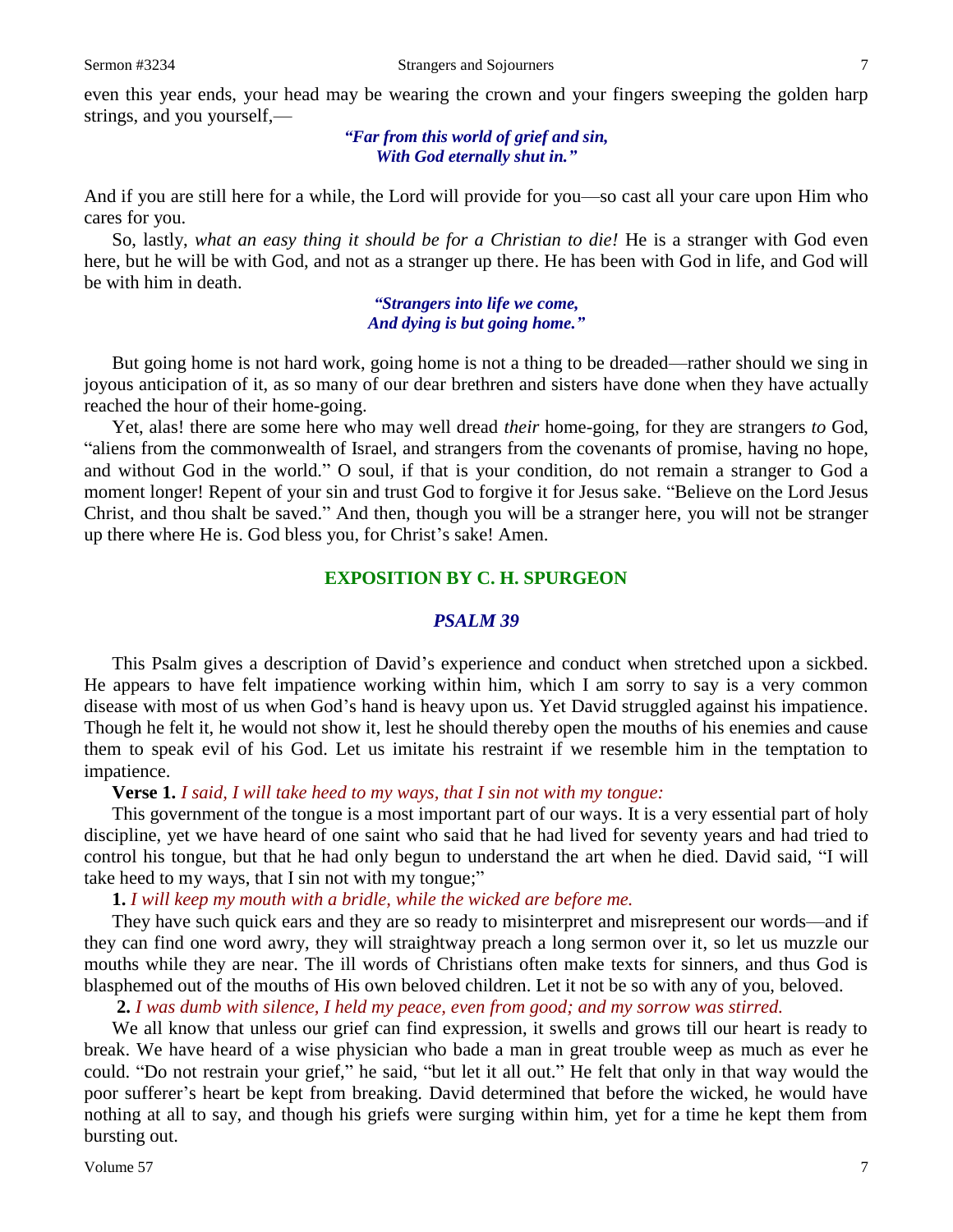## **3.** *My heart was hot within me, while I was musing, the fire burned: then spake I with my tongue.*

He could not hold his peace any longer—it would have been well if he had done so, for he uttered an unwise prayer when he spake with his tongue.

### **4.** *LORD, make me to know mine end,*

That is what you and I are apt to say when we get into a little trouble—we want to die and get away from it all. We say that we long to be with Christ, but I am afraid that it is often only a lazy wish to share the spoils of victory without fighting the battle, to receive the saints' wages without doing the saints' work, and to enter into heaven without the toils and dangers of the pilgrims' way.

Perhaps this has been the case with us sometimes when we have thought that our aspirations were of the best and holiest kind. When David prayed, "LORD, make me to know mine end," his prayer was not a very wise one, but the next sentences were not quite as foolish.—

**4.** *And the measure of my days, what it is; that I may know how frail I am.* 

Oh! that we could all know how frail we are! But we reckon upon living for years when we have scarcely any more minutes left. We think our life's hour-glass is full when the sands have almost run out. And although the hand of God's great clock may be upon the striking-point, we think our brief hour has but just begun.

#### **5.** *Behold, thou have made my days as an handbreadth:*

This is a very common measure, the breadth of the human hand—and David says that this span is the measure of his life. Some here must surely have spent a great part of that handbreadth—let them and all of us be prepared to meet our God when that short span's limit is reached.

### **5.** *And mine age is as nothing before thee:*

It is an incalculably tiny speck when compared with the immeasurable ages of the Eternal. "Mine age is as nothing before thee." When Alcibiades boasted of his great estates, the philosopher brought him a map of the world and said to him, "Can you find your estates on this map?" Even Athens itself was but as a pin's point. Where, then, were the estates of Alcibiades? Nowhere to be seen. So when we see the great map of eternity spread out before us, where is the whole of this world's history? It is but a speak. And where, then, are your life and mine? They are as nothing before God.

**5.** *Verily every man at his best state is altogether vanity.* 

Then what must he be at his worst state?

**6.** *Surely every man walketh in a vain shew: surely they are disquieted in vain.* [See Sermon #2346, Earth's Vanities and Heaven's Verities]

They fret, and fume, and flurry, and worry—and all about what? About nothing. We sometimes say, "It will be all the same a hundred years hence." Ah! but it will be all the same much sooner than that, when the six feet of earth shall be all our heritage.

## **6.** *He heapeth up riches, and knoweth not who shall gather them.*

"Do you think," says an old writer, "every time you lock up your money in a box, how soon death shall lock you up in your coffin?" Some men seem to be like our children's money-boxes, into which money is put, but they must be broken before any can come out. To some men, how sad must be the thought that they have been accumulating wealth all their days, and they know not for whom they have been gathering it! A stranger may, perhaps, inherit it—or if their own kith and kin shall get it, they may squander it just as thoroughly as the misers hoarded it.

**7.** *And now, Lord,—*

If all earthly things are nothing but emptiness,—

**7.** *What wait I for?*

"I wait for nothing here, for there is nothing here to wait for."

**7.** *My hope is in thee.* 

Ah! this hope makes life worth living. Now that we hope in God. Now that we know that there remains another and a better world than this world of shadows, life is invested with true solemnity.